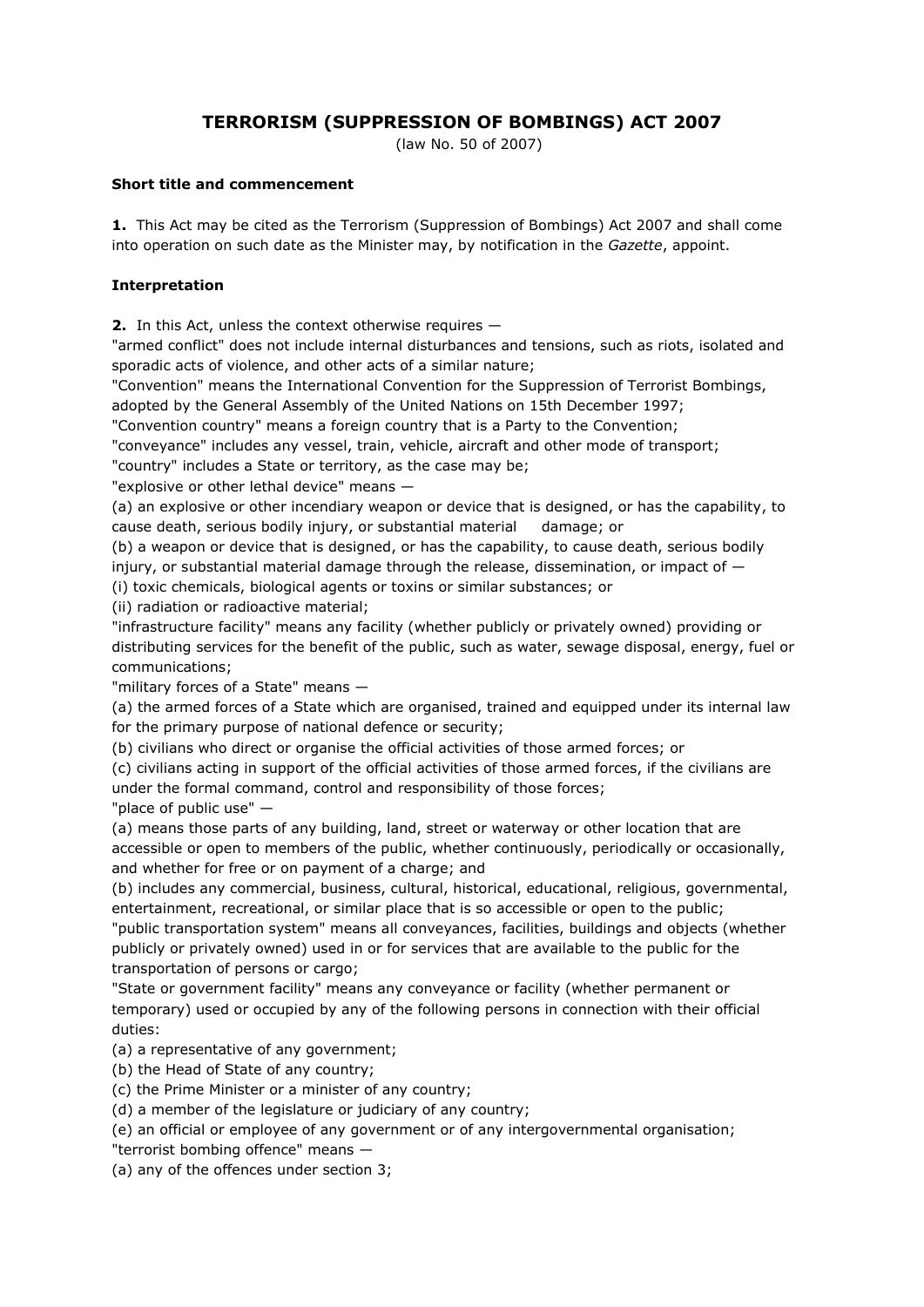(b) conspiracy to commit any of those offences;

(c) inciting another to commit any of those offences;

(d) attempting to commit any of those offences; or

(e) aiding, abetting, counselling or procuring the commission of any of those offences.

### **Terrorist bombing**

**3.** (1) Every person who intentionally and without lawful excuse delivers, places, discharges or detonates an explosive or other lethal device in, into or against  $-$  (a) a place of public use;

(b) a State or government facility;

(c) a public transportation system; or

(d) an infrastructure facility,

with intent to cause death or serious bodily injury, or extensive destruction of such place, facility or system that results in or is likely to result in major economic loss, shall be guilty of an offence and shall on conviction —

(i) if he had intended to cause death or serious bodily injury and death is caused, be punished with death; or

(ii) in any other case, be punished with life imprisonment.

(2) Subsection (1) does not apply to  $-$ 

(a) the activities of armed forces during an armed conflict, as those terms are understood under international humanitarian law, which are governed by that law; or

(b) activities undertaken by military forces of a State in the exercise of their official duties, to the extent that those activities are governed by other rules of international law.

### **Information about acts of terrorist bombing**

**4.** (1) Every person in Singapore who has information which he knows or believes may be of material assistance —

(a) in preventing the commission by another person of a terrorist bombing offence; or

(b) in securing the apprehension, prosecution or conviction of another person, in Singapore, for a terrorist bombing offence,

and who fails to disclose the information immediately to a police officer shall be guilty of an offence and shall be liable on conviction to a fine not exceeding \$50,000 or to imprisonment for a term not exceeding 5 years or to both.

(2) No criminal or civil proceedings shall lie against a person for any disclosure made in good faith under this section.

(3) A person who makes a disclosure in good faith under this section shall not be treated as being in breach of any restriction upon the disclosure of information imposed by law, contract or rules of professional conduct.

## **Assistance in criminal matters for Convention offences**

**5.** (1) For the purposes of the provision of assistance under Part III of the Mutual Assistance in Criminal Matters Act (Cap. 190A) to a foreign country for a criminal matter involving a relevant offence of that country, the relevant offence shall be deemed not to be an offence of a political character.

(2) In this section —

"criminal matter" , has the meaning given to that expression in section 2 (1) of the Mutual Assistance in Criminal Matters Act;

"relevant offence" , in relation to a foreign country, means an offence against the law of that country that consists of or includes conduct which, if it had occurred in Singapore, would have constituted a terrorist bombing offence.